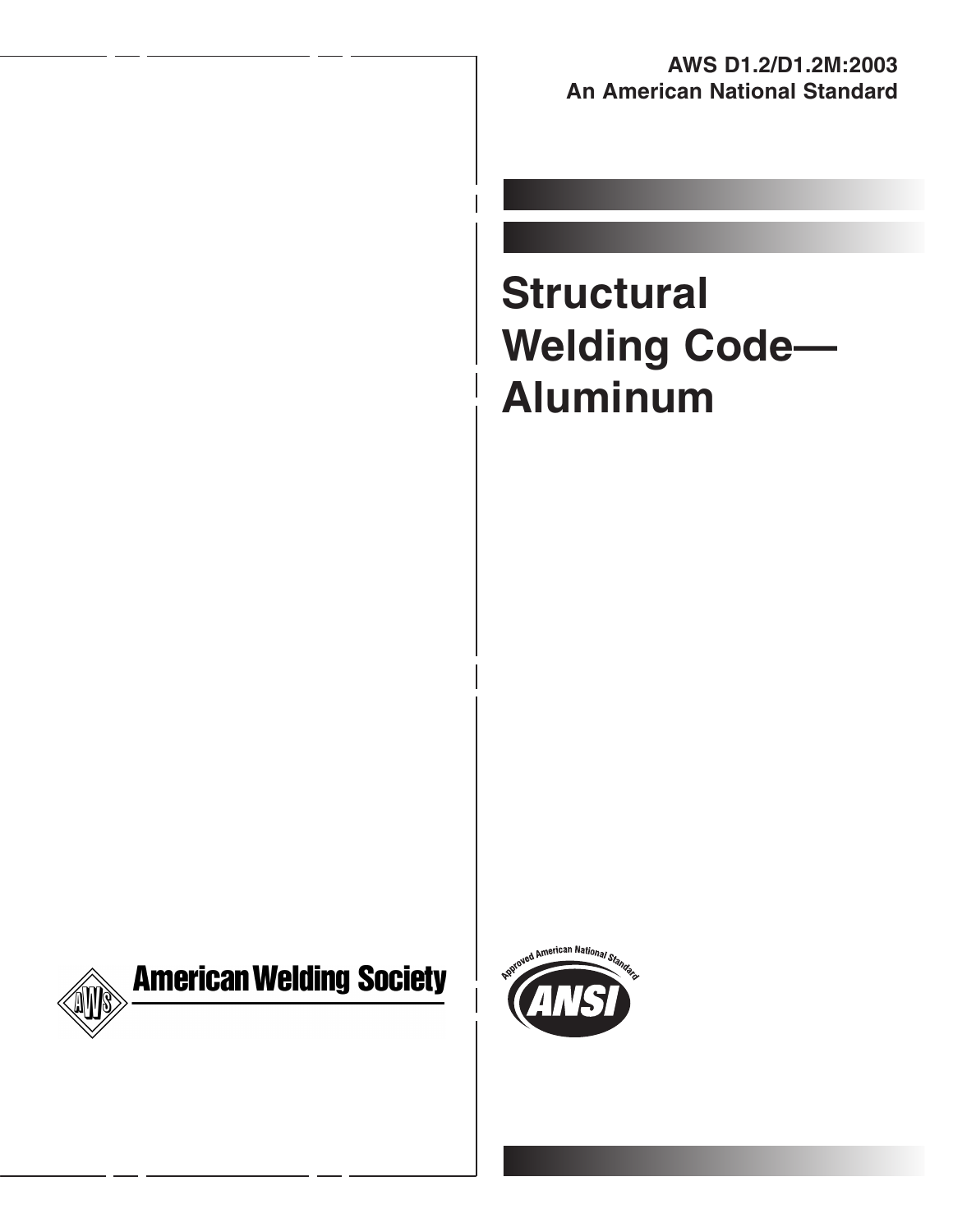**Key Words**—Aluminum plate, castings, cyclically loaded structures, inspection, qualification, structural details, statically loaded structures, structural shapes, stud welding, tubular structures

**AWS D1.2/D1.2M:2003 An American National Standard**

**Approved by American National Standards Institute February 6, 2003**

## **Structural Welding Code— Aluminum**

**Fourth Edition**

### **Supersedes ANSI/AWS D1.2-97**

Prepared by AWS D1 Committee on Structural Welding

> Under the Direction of AWS Technical Activities Committee

> > Approved by AWS Board of Directors

## **Abstract**

This code covers the welding requirements for any type structure made from aluminum structural alloys, except for aluminum pressure vessels and fluid-carrying pipe lines. Sections 1 through 7 constitute a body of rules for the regulation of welding in aluminum construction. This edition has been reorganized extensively from the 1997 edition. A Commentary on the code is also included with the document.

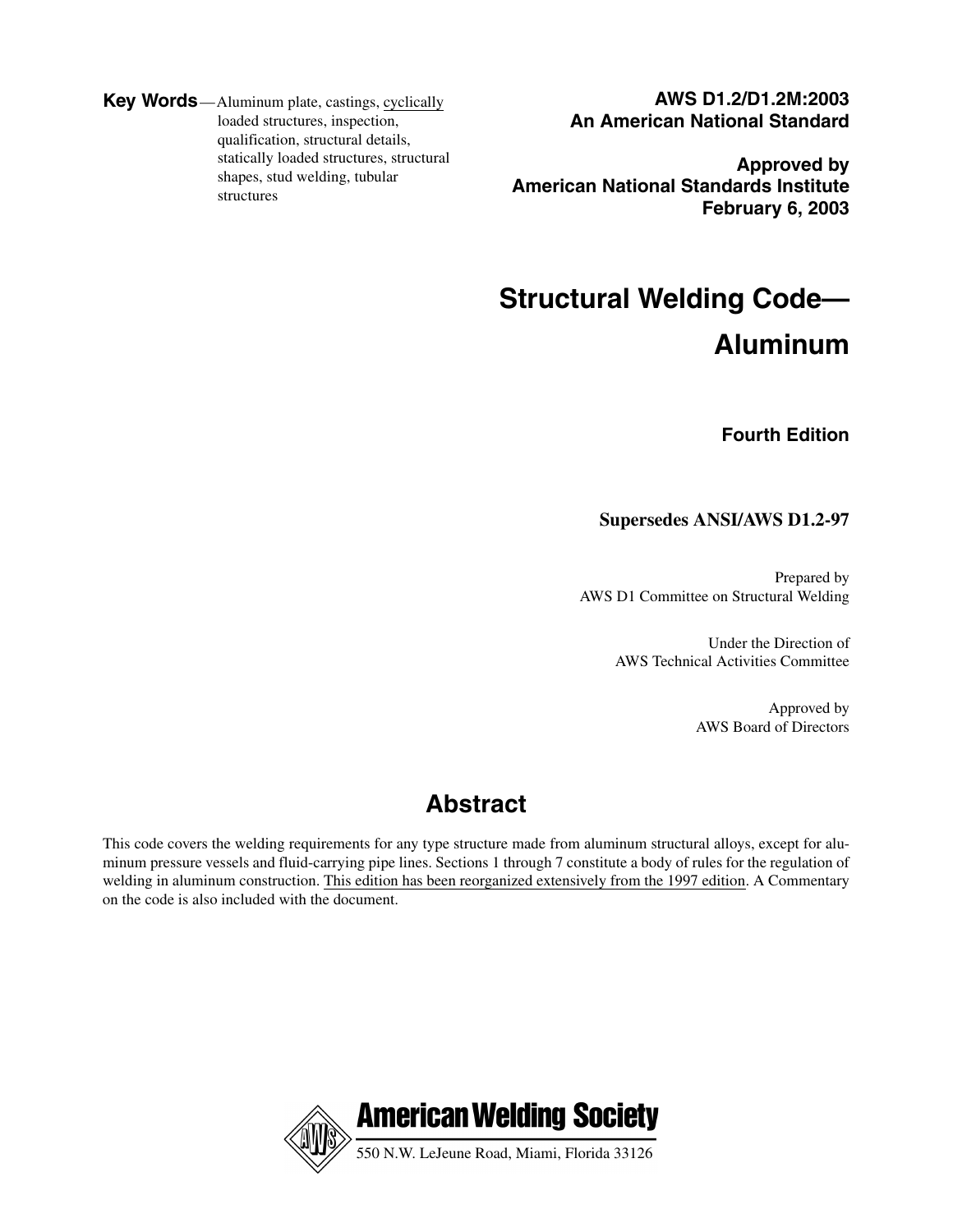## **Table of Contents**

| 1. |            |  |  |  |
|----|------------|--|--|--|
|    | 1.1        |  |  |  |
|    | 1.2<br>1.3 |  |  |  |
|    | 1.4        |  |  |  |
|    | 1.5        |  |  |  |
|    | 1.6        |  |  |  |
|    | 1.7        |  |  |  |
| 2. |            |  |  |  |
|    | 2.0        |  |  |  |
|    | 2.1        |  |  |  |
|    | 2.2        |  |  |  |
|    | 2.3        |  |  |  |
|    | 2.4        |  |  |  |
|    | 2.5        |  |  |  |
|    | 2.6        |  |  |  |
| 3. |            |  |  |  |
|    |            |  |  |  |
|    | 3.1        |  |  |  |
|    | 3.2        |  |  |  |
|    | 3.3        |  |  |  |
|    | 3.4        |  |  |  |
|    |            |  |  |  |
|    | 3.5        |  |  |  |
|    | 3.6        |  |  |  |
|    | 3.7        |  |  |  |
|    | 3.8        |  |  |  |
|    | 3.9        |  |  |  |
|    |            |  |  |  |
|    |            |  |  |  |
|    |            |  |  |  |
|    |            |  |  |  |
|    |            |  |  |  |
|    |            |  |  |  |
|    |            |  |  |  |
|    |            |  |  |  |
|    |            |  |  |  |
|    |            |  |  |  |
|    |            |  |  |  |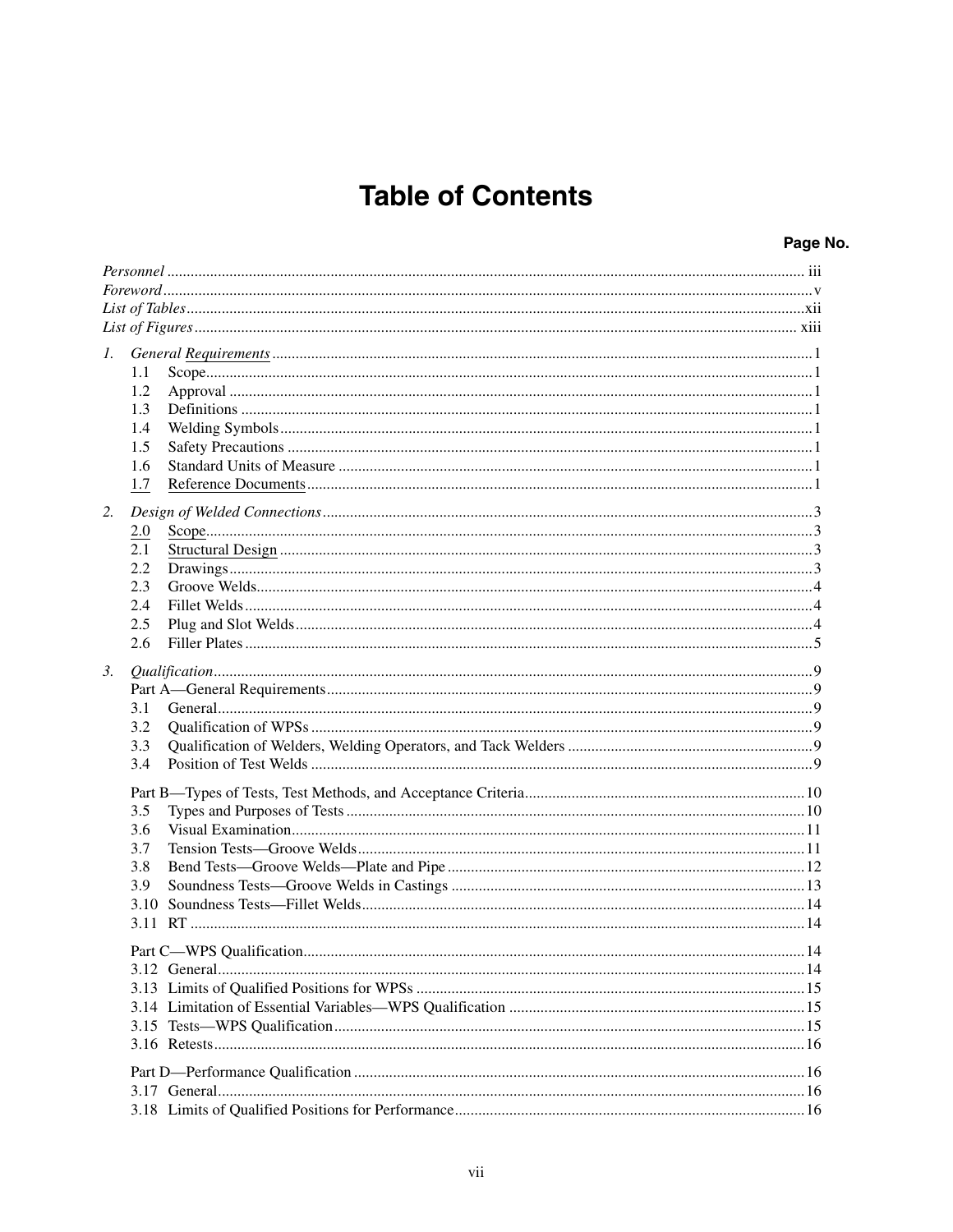| 4. |     |  |
|----|-----|--|
|    | 4.0 |  |
|    | 4.1 |  |
|    | 4.2 |  |
|    | 4.3 |  |
|    | 4.4 |  |
|    | 4.5 |  |
|    | 4.6 |  |
|    | 4.7 |  |
|    | 4.8 |  |
|    | 4.9 |  |
|    |     |  |
|    |     |  |
|    |     |  |
|    |     |  |
|    |     |  |
|    |     |  |
|    |     |  |
|    |     |  |
|    |     |  |
|    |     |  |
|    |     |  |
|    |     |  |
|    |     |  |
|    |     |  |
|    |     |  |
|    |     |  |
| 5. |     |  |
|    |     |  |
|    | 5.1 |  |
|    | 5.2 |  |
|    | 5.3 |  |
|    | 5.4 |  |
|    | 5.5 |  |
|    | 5.6 |  |
|    | 5.7 |  |
|    | 5.8 |  |
|    |     |  |
|    | 5.9 |  |
|    |     |  |
|    |     |  |
|    |     |  |
|    |     |  |
|    |     |  |
|    |     |  |
|    |     |  |
|    |     |  |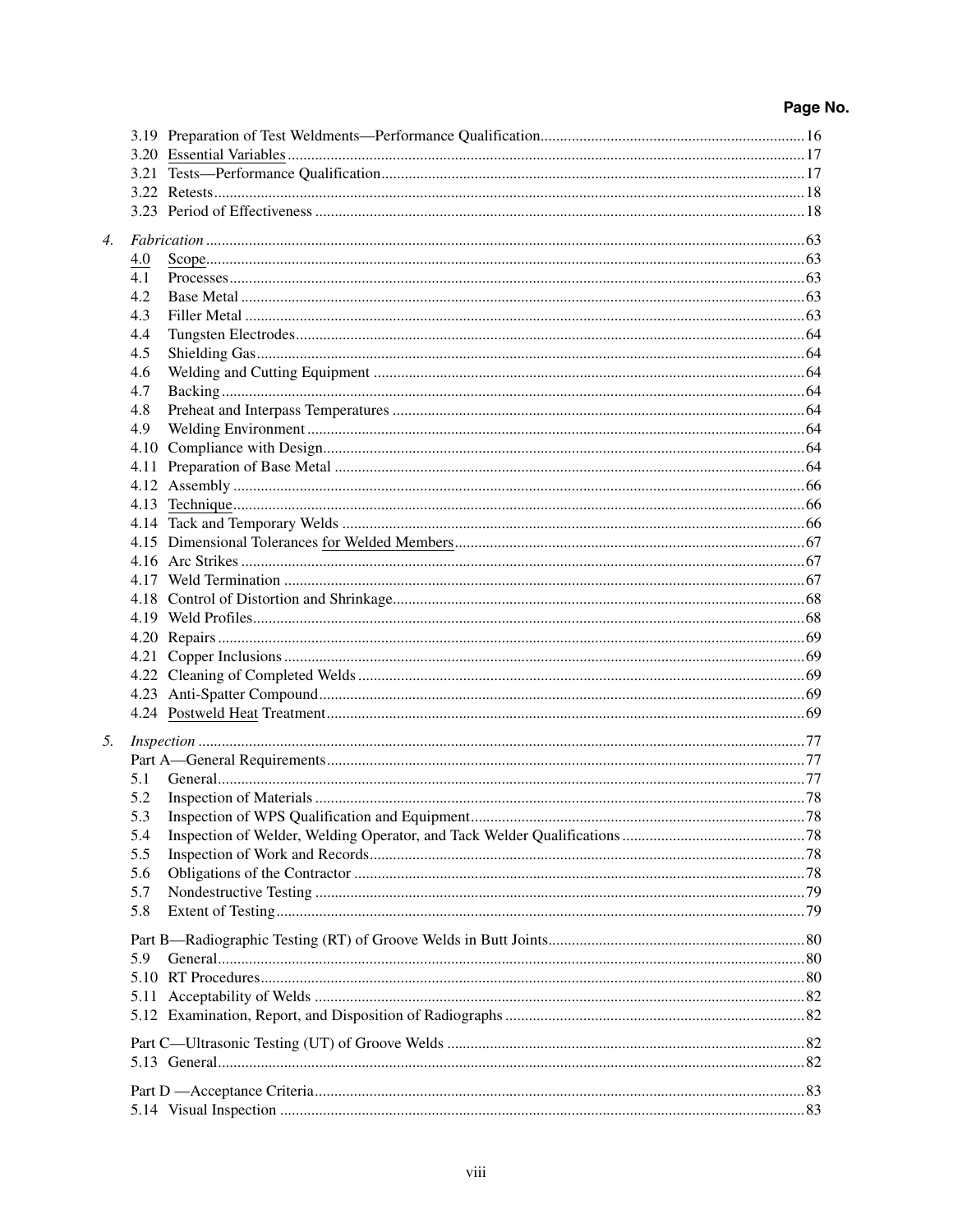| 6. |                                                                                            |  |  |  |
|----|--------------------------------------------------------------------------------------------|--|--|--|
|    |                                                                                            |  |  |  |
|    | 6.1                                                                                        |  |  |  |
|    | 6.2                                                                                        |  |  |  |
|    | 6.3                                                                                        |  |  |  |
|    | 6.4                                                                                        |  |  |  |
|    | 6.5                                                                                        |  |  |  |
|    | 6.6                                                                                        |  |  |  |
|    | 6.7                                                                                        |  |  |  |
|    | 6.8                                                                                        |  |  |  |
|    |                                                                                            |  |  |  |
|    |                                                                                            |  |  |  |
|    | 6.9                                                                                        |  |  |  |
|    |                                                                                            |  |  |  |
|    |                                                                                            |  |  |  |
|    |                                                                                            |  |  |  |
|    |                                                                                            |  |  |  |
|    |                                                                                            |  |  |  |
|    |                                                                                            |  |  |  |
|    |                                                                                            |  |  |  |
| 7. |                                                                                            |  |  |  |
|    | 7.1                                                                                        |  |  |  |
|    | 7.2                                                                                        |  |  |  |
|    | 7.3                                                                                        |  |  |  |
|    | 7.4                                                                                        |  |  |  |
|    | 7.5                                                                                        |  |  |  |
|    |                                                                                            |  |  |  |
|    |                                                                                            |  |  |  |
|    |                                                                                            |  |  |  |
|    |                                                                                            |  |  |  |
|    |                                                                                            |  |  |  |
|    |                                                                                            |  |  |  |
|    |                                                                                            |  |  |  |
|    |                                                                                            |  |  |  |
|    |                                                                                            |  |  |  |
|    |                                                                                            |  |  |  |
|    |                                                                                            |  |  |  |
|    | Annex K—Guidelines for Preparation of Technical Inquiries for AWS Technical Committees 161 |  |  |  |
|    |                                                                                            |  |  |  |
|    |                                                                                            |  |  |  |
|    |                                                                                            |  |  |  |
|    |                                                                                            |  |  |  |
|    |                                                                                            |  |  |  |
|    | C1.1                                                                                       |  |  |  |
|    |                                                                                            |  |  |  |
|    |                                                                                            |  |  |  |
|    | C <sub>2.0</sub>                                                                           |  |  |  |
|    | C <sub>2.1</sub>                                                                           |  |  |  |
|    | C2.2                                                                                       |  |  |  |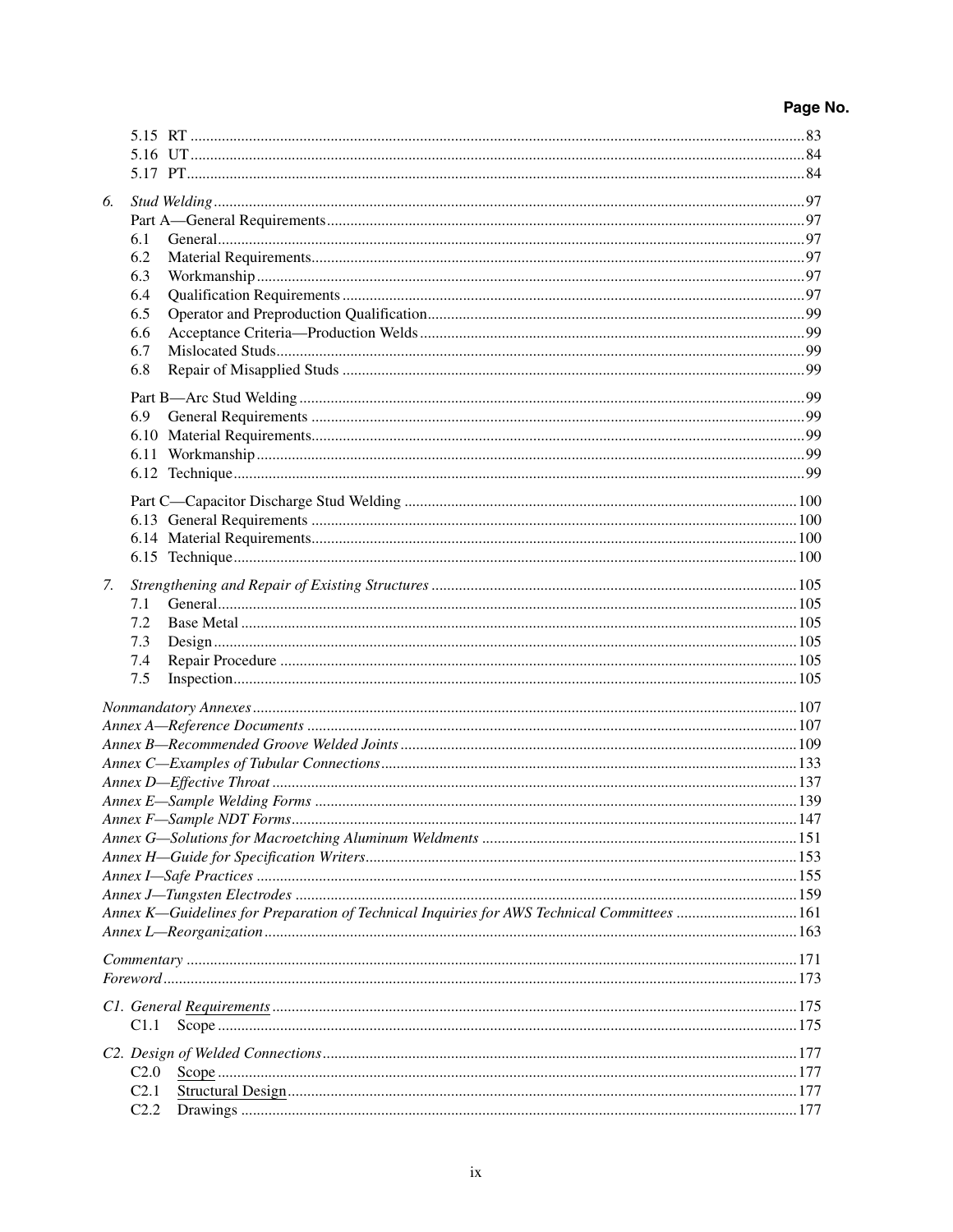| C2.3             |  |
|------------------|--|
| C <sub>2.5</sub> |  |
|                  |  |
|                  |  |
|                  |  |
| C3.1             |  |
| C3.3             |  |
|                  |  |
| C3.5             |  |
| C3.8             |  |
|                  |  |
|                  |  |
|                  |  |
|                  |  |
|                  |  |
|                  |  |
|                  |  |
|                  |  |
|                  |  |
|                  |  |
|                  |  |
| C4.1             |  |
| C4.2             |  |
| C4.3             |  |
| C4.8             |  |
| C4.9             |  |
|                  |  |
|                  |  |
|                  |  |
|                  |  |
|                  |  |
|                  |  |
|                  |  |
|                  |  |
|                  |  |
|                  |  |
|                  |  |
|                  |  |
|                  |  |
|                  |  |
| C <sub>5.1</sub> |  |
| C5.2             |  |
| C5.3             |  |
| C5.4             |  |
| C5.5             |  |
| C5.6             |  |
| C5.7             |  |
| C5.8             |  |
|                  |  |
|                  |  |
| C5.9             |  |
|                  |  |
|                  |  |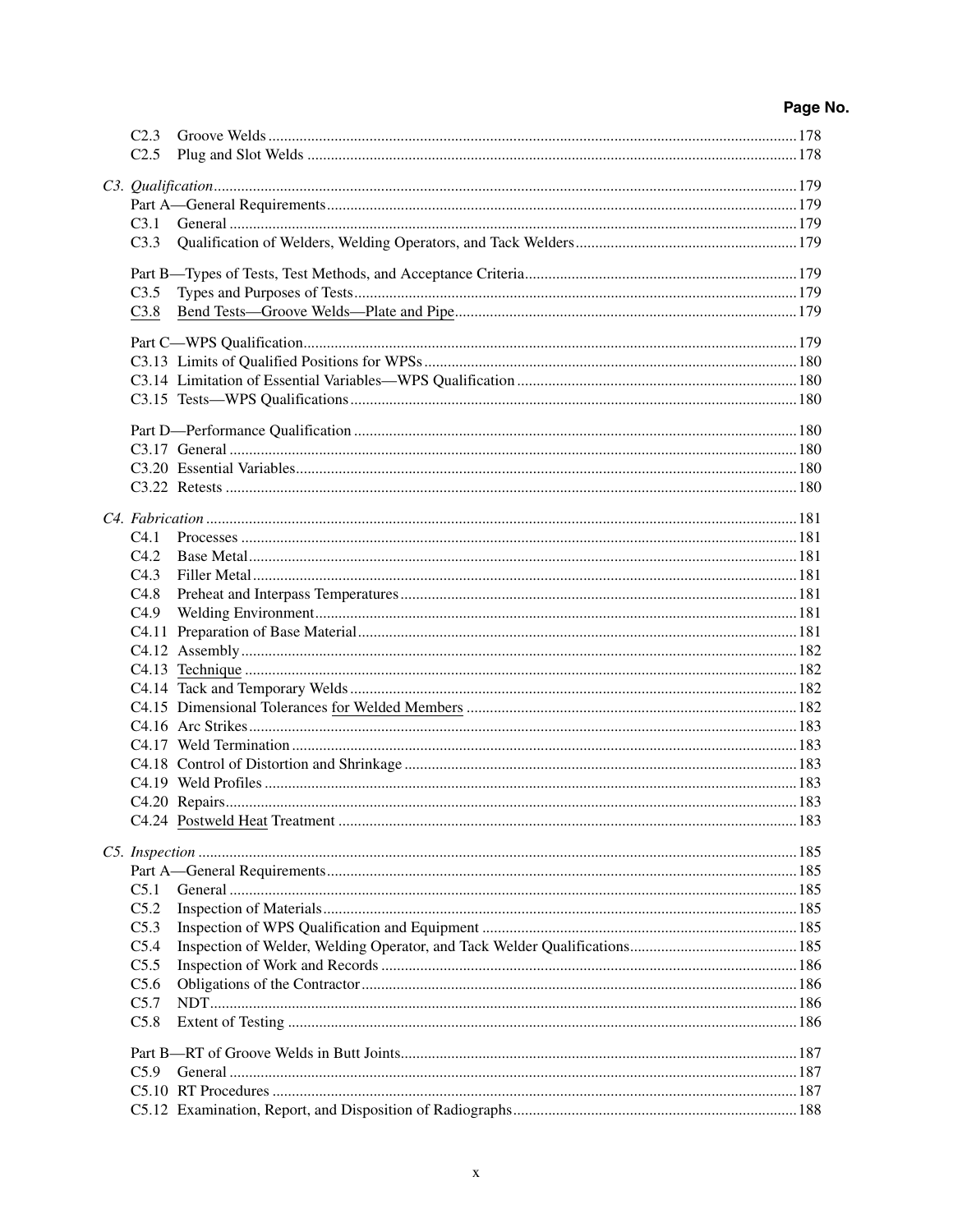| C6.2             |  |  |  |
|------------------|--|--|--|
| C6.3             |  |  |  |
| C6.4             |  |  |  |
| C6.5             |  |  |  |
| C <sub>6.6</sub> |  |  |  |
| C6.7             |  |  |  |
| C6.8             |  |  |  |
|                  |  |  |  |
|                  |  |  |  |
|                  |  |  |  |
| C <sub>71</sub>  |  |  |  |
| C22              |  |  |  |
| C <sub>7.3</sub> |  |  |  |
|                  |  |  |  |
|                  |  |  |  |
|                  |  |  |  |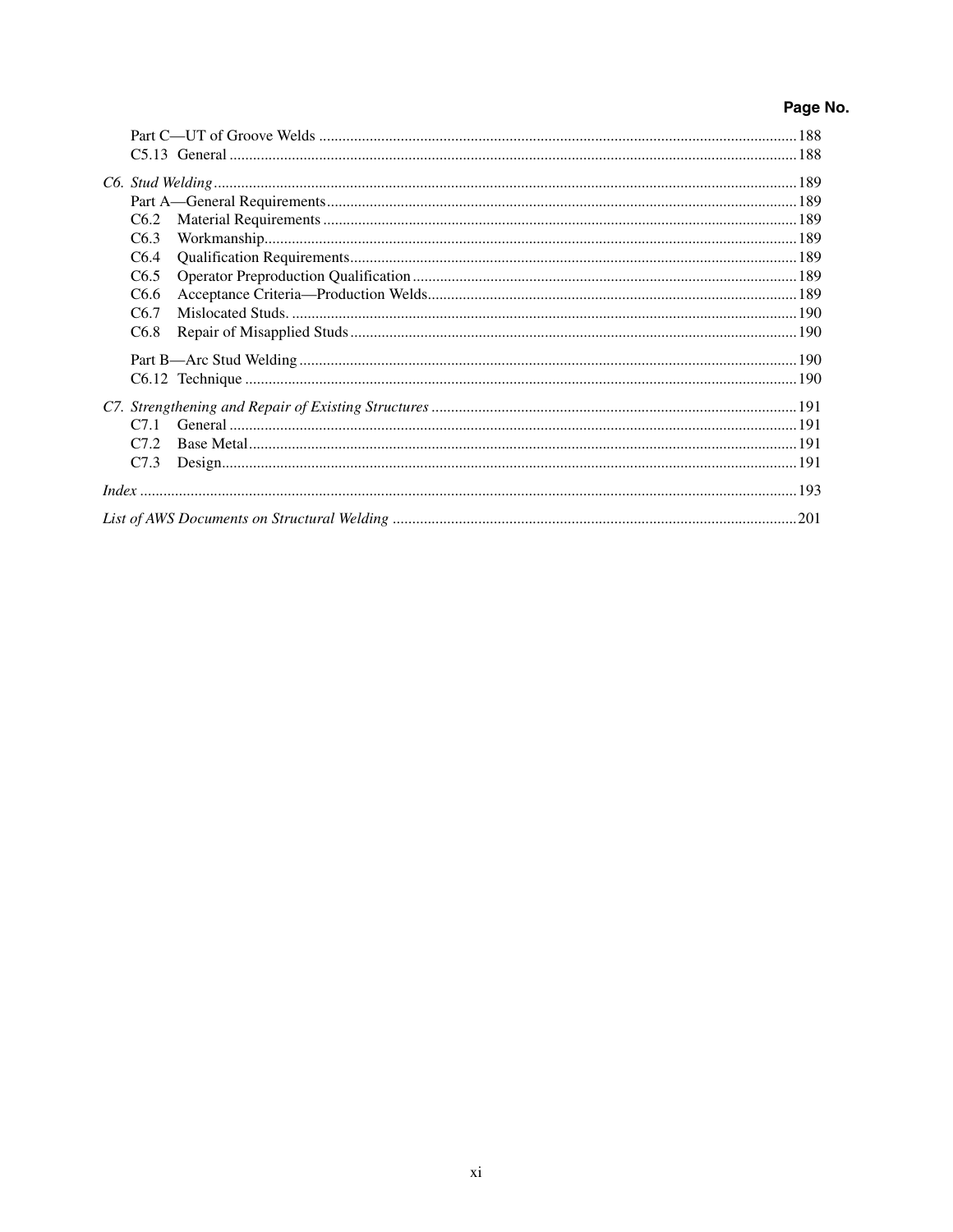## **List of Tables**

### **Table Page No.**

| 2.1   |                                                                                             |  |
|-------|---------------------------------------------------------------------------------------------|--|
| 3.1   |                                                                                             |  |
| 3.2   | Tensile Strength of Welded Aluminum Alloys (GTAW or GMAW with No Postweld Heat Treatment)21 |  |
| 3.3   |                                                                                             |  |
| 3.4   | Number and Type of Test Specimens and Range of Thickness Qualified-WPS Qualification-       |  |
|       |                                                                                             |  |
| 3.5   | Number and Type of Test Specimens and Range of Thickness Qualified-WPS Qualification-       |  |
|       |                                                                                             |  |
| 3.6   | Number and Type of Test Specimens and Range of Thickness Qualified—WPS Qualification—       |  |
|       |                                                                                             |  |
| 3.7   |                                                                                             |  |
| 3.8   | Number and Type of Test Specimens and Range of Thickness Qualified—Welder and               |  |
|       |                                                                                             |  |
| 3.9   | Welding Personnel Performance Essential Variable Changes Requiring Requalification 34       |  |
| 4.1   |                                                                                             |  |
| 4.2   | Recommended Aluminum Alloy Filler Metals for Structural Welding of Various Base             |  |
|       |                                                                                             |  |
| 4.3   |                                                                                             |  |
| 4.4   |                                                                                             |  |
| 4.5   |                                                                                             |  |
| 5.1   |                                                                                             |  |
| 5.2   |                                                                                             |  |
| 5.3   |                                                                                             |  |
| 5.4   | Maximum Acceptable Porosity in Radiographs for Any 3 in. [75 mm] Length of Weld             |  |
|       |                                                                                             |  |
| 5.5   |                                                                                             |  |
| 5.6   |                                                                                             |  |
| 5.7   | Maximum Acceptable Porosity in Radiographs for Any 3 in. [75 mm] Length of Weld (Tubular)87 |  |
| 6.1   | Minimum Required Torque Values and Tension Loads for Welding F-22 Aluminum-Alloy Studs 101  |  |
| 6.2   |                                                                                             |  |
| 6.3   |                                                                                             |  |
| $J-1$ |                                                                                             |  |
| $J-2$ |                                                                                             |  |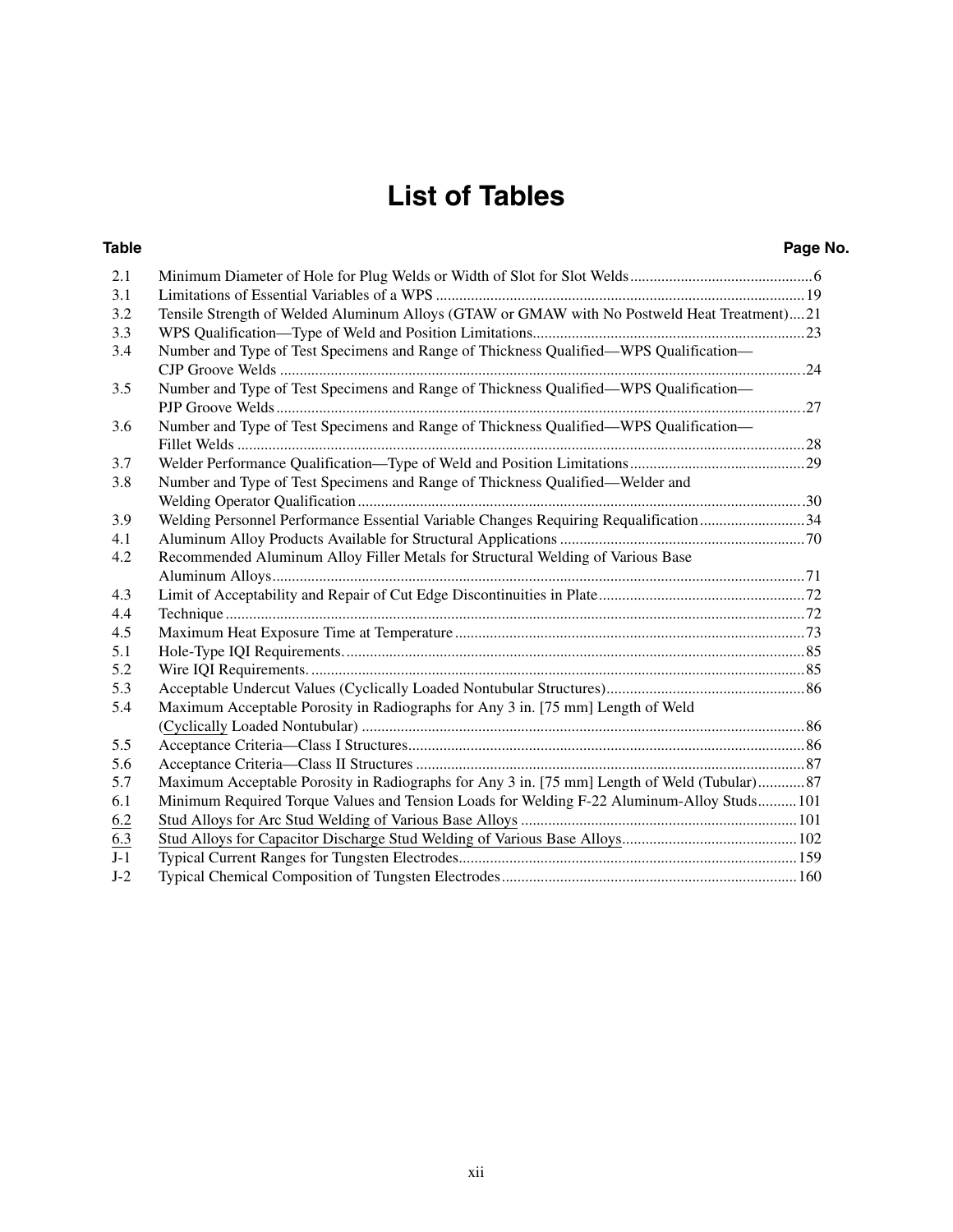## **List of Figures**

### **Figure Page No.**

| 2.2<br>2.3<br>3.1<br>3.2<br>3.3                                                                       |  |
|-------------------------------------------------------------------------------------------------------|--|
|                                                                                                       |  |
|                                                                                                       |  |
|                                                                                                       |  |
|                                                                                                       |  |
|                                                                                                       |  |
| 3.4                                                                                                   |  |
| 3.5                                                                                                   |  |
| 3.6                                                                                                   |  |
| 3.7                                                                                                   |  |
| 3.8                                                                                                   |  |
| 3.9                                                                                                   |  |
| 3.10                                                                                                  |  |
| 3.11                                                                                                  |  |
| 3.12                                                                                                  |  |
| 3.13                                                                                                  |  |
| 3.14                                                                                                  |  |
| 3.15                                                                                                  |  |
| Fracture Test Specimen for WPS Qualification of Cast to Cast or Cast to Wrought Alloys 51<br>3.16     |  |
| 3.17                                                                                                  |  |
| 3.18                                                                                                  |  |
| Fillet Weld Soundness Test for WPS Qualification—Option 2—Root Bend Test— Plate  54<br>3.19           |  |
| 3.20                                                                                                  |  |
| 3.21                                                                                                  |  |
| 3.22                                                                                                  |  |
| Location of Test Specimens for WPS Qualification—Job Size Pipe or Tubing 1/16 in. [2 mm]<br>3.23      |  |
|                                                                                                       |  |
| Location of Test Specimens for WPS Qualification—Job Size Pipe or Tubing over 3/8 in. [10 mm]<br>3.24 |  |
| 3.25                                                                                                  |  |
| 3.26                                                                                                  |  |
| 3.27                                                                                                  |  |
| 3.28                                                                                                  |  |
| 3.29                                                                                                  |  |
| Tubular Groove Weld—Performance Qualification—Without Backing (Alternative to Figure 3.29) 60<br>3.30 |  |
| 3.31                                                                                                  |  |
| 3.32                                                                                                  |  |
| 3.33                                                                                                  |  |
| Location of Test Specimens on Welded Test Pipe and Box Tubing—Performance Qualification 62<br>3.34    |  |
| 4.1                                                                                                   |  |
| 4.2                                                                                                   |  |
| Radiographic Identification and Hole-Type or Wire IQI Locations on Approximately Equal<br>5.1         |  |
|                                                                                                       |  |
| Radiographic Identification and Hole-Type or Wire IQI Locations on Approximately Equal<br>5.2         |  |
|                                                                                                       |  |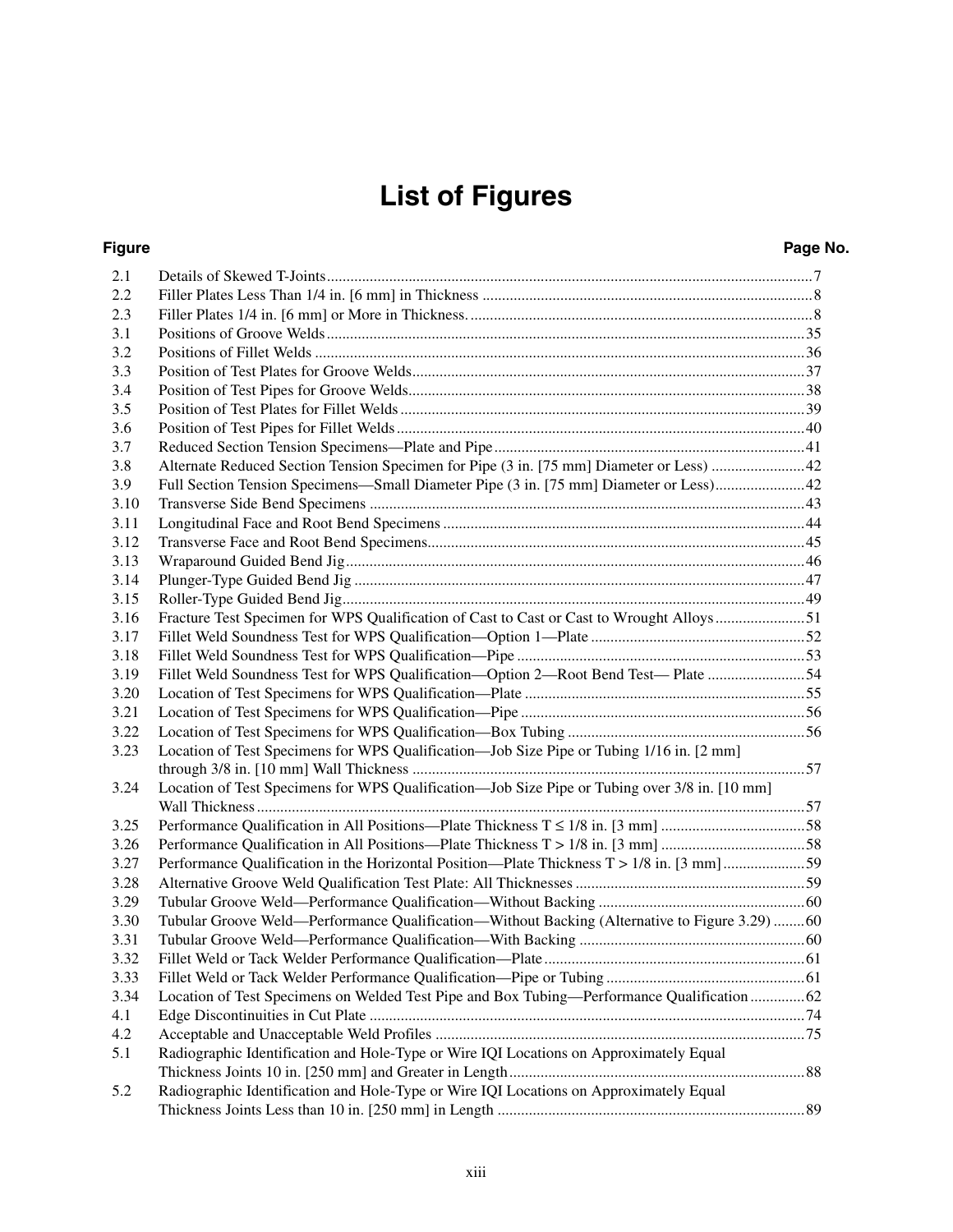| 5.3              | Radiographic Identification and Hole-Type or Wire IQI Locations on Transition Joints |  |
|------------------|--------------------------------------------------------------------------------------|--|
|                  |                                                                                      |  |
| 5.4              | Radiographic Identification and Hole-Type or Wire IQI Locations on Transition Joints |  |
|                  |                                                                                      |  |
| 5.5              |                                                                                      |  |
| 5.6              |                                                                                      |  |
| 5.7              |                                                                                      |  |
| 5.8              |                                                                                      |  |
| 5.9              |                                                                                      |  |
| 6.1              |                                                                                      |  |
| 6.2              |                                                                                      |  |
| Annexes          |                                                                                      |  |
| B <sub>1</sub>   |                                                                                      |  |
| <b>B2</b>        |                                                                                      |  |
| B <sub>3</sub>   | PJP—Circular—Tubular Joints for T-, Y-, and K-Connections Made by GTAW and GMAW  132 |  |
| C <sub>1</sub>   |                                                                                      |  |
| D <sub>1</sub>   |                                                                                      |  |
| Commentary       |                                                                                      |  |
| C <sub>4.1</sub> |                                                                                      |  |
| C4.2             |                                                                                      |  |
| C4.3             |                                                                                      |  |
| C4.4             |                                                                                      |  |